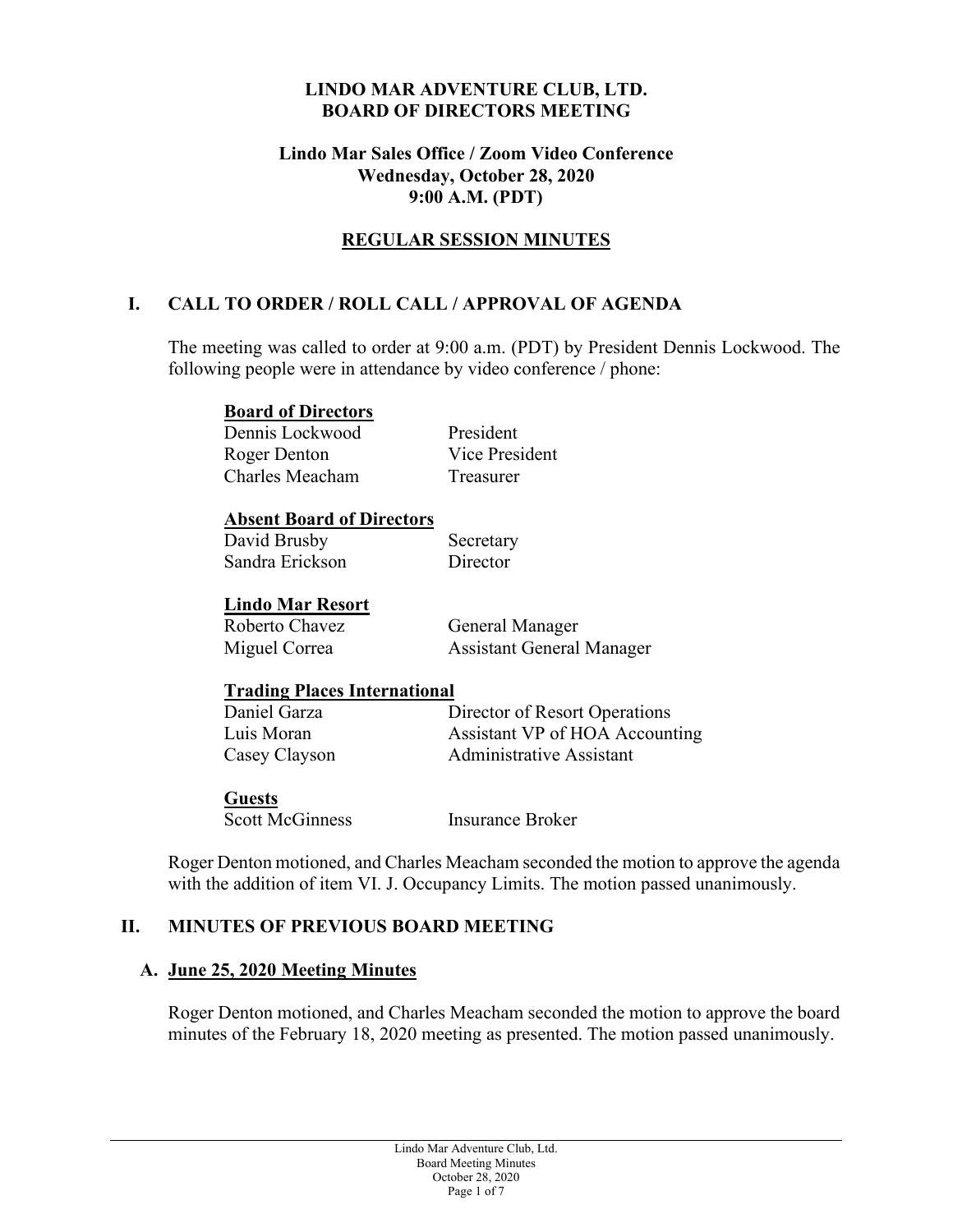## **B. June 25, 2020 Organizational Meeting Minutes**

Charles Meacham motioned, and Roger Denton seconded the motion to approve the minutes of the March 19, 2020 board meeting as presented. The motion passed unanimously.

#### **III. EXECUTIVE SESSION**

At 9:07 a.m. (PDT), the board recessed regular session and entered executive session to approve the previous executive meeting minutes and to discuss legal and staff matters.

The board exited executive session and reconvened regular session at 9:47 a.m. (PDT).

Roger Denton motioned, and Charles Meacham seconded the motion to approve reimbursing Douglas L. Wilcox for the cost of paying for a one-year Zoom subscription cost for video conferencing. The motion passed unanimously.

## **IV. REPORTS**

## **A. Financial**

## **1. Monthly Financial Review**

Luis Moran presented the financial statements for the resort as of August 31, 20120. He reported for the eight-month period ended August 31, 2020, the Association was operating with a surplus in the amount of \$16,885 and an unfavorable variance to the budget in the amount of \$62,721. Restaurant sales, which have been greatly impacted by the pandemic, were the biggest unfavorable variance to the budget.

Roger Denton motioned, and Charles Meacham seconded the motion to accept the financial statements as of August 31, 2020 for filing. The motion carried unanimously.

#### **2. Delinquencies**

The delinquency rate as of August 2020 was 8.88% which was a 2.85% increase over the same month last year.

#### **3. Financial Review**

Luis Moran reviewed the 2019 financial review completed by Schonwit & Associates, Inc. for the year ended December 31, 2019 with the board.

Roger Denton motioned, and Charles Meacham seconded the motion to approve the December 31, 2019 financial review completed by Schonwit & Associates, Inc and to direct the president to sign the representation letter. The motion passed unanimously.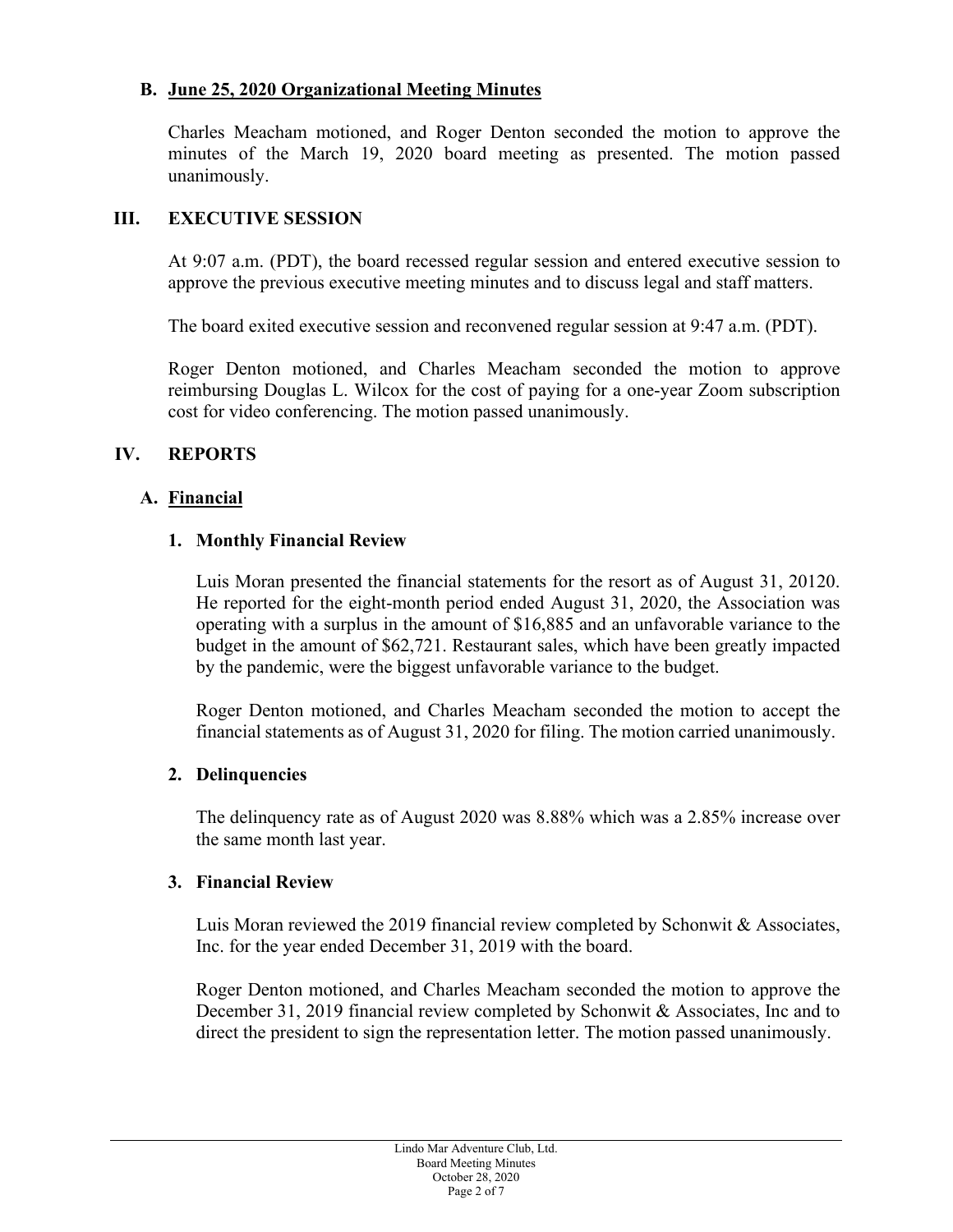# **4. 2021 Budget Review and Approval**

Luis Moran reviewed the revised 2021 budget with the board.

Charles Meacham motioned, and Roger Denton seconded the motion to accept the proposed 2021 budget using a 20.50 exchange rate with a 4% increase to the annual maintenance fees and a contribution of \$51,265 to the Replacement Fund. The motion passed unanimously.

The board agreed to review the following issues in the spring: Phase 3 remodeling; any other upgrades and/or repairs; the budget and Mexican expense reductions.

## **5. 2019 Auditor's Engagement Letter**

Charles Meacham motioned, and Roger Denton seconded the motion to engage the US financial review with Schonwit & Associates, Inc. for the year 2020 in the amount of \$2,650. The motion passed unanimously.

Scott McGinness entered the meeting at 11:00 a.m. (PDT) and the board moved to discuss item VI. I Insurance Renewal at this time and returned to discuss the management report at 11:37 a.m. (PDT).

## **B. Management**

Roberto Chavez provided the board an update on outstanding projects at Lindo Mar.

Mr. Chavez reported local inspections regarding sanitation and safety have gone well. He also reported he has received feedback from owners and guests letting him know they appreciated the safety measures the resort has taken to prevent the spread of the virus.

#### **1. Javier Quezada**

Roberto Chavez reported that year-to-date, Javier Quezada has conducted sales in the amount of \$40,500 USD.

# **C. Comment Card Review (RCI, II, TPI, TripAdvisor & Yelp)**

The were no new comments to submitted since the prior board meeting. The board reviewed the TripAdvisor and Yelp summaries.

#### **D. Occupancy**

The board reviewed and discussed the occupancy report. No action was taken.

#### **E. Rental**

The board reviewed the rental report with no action.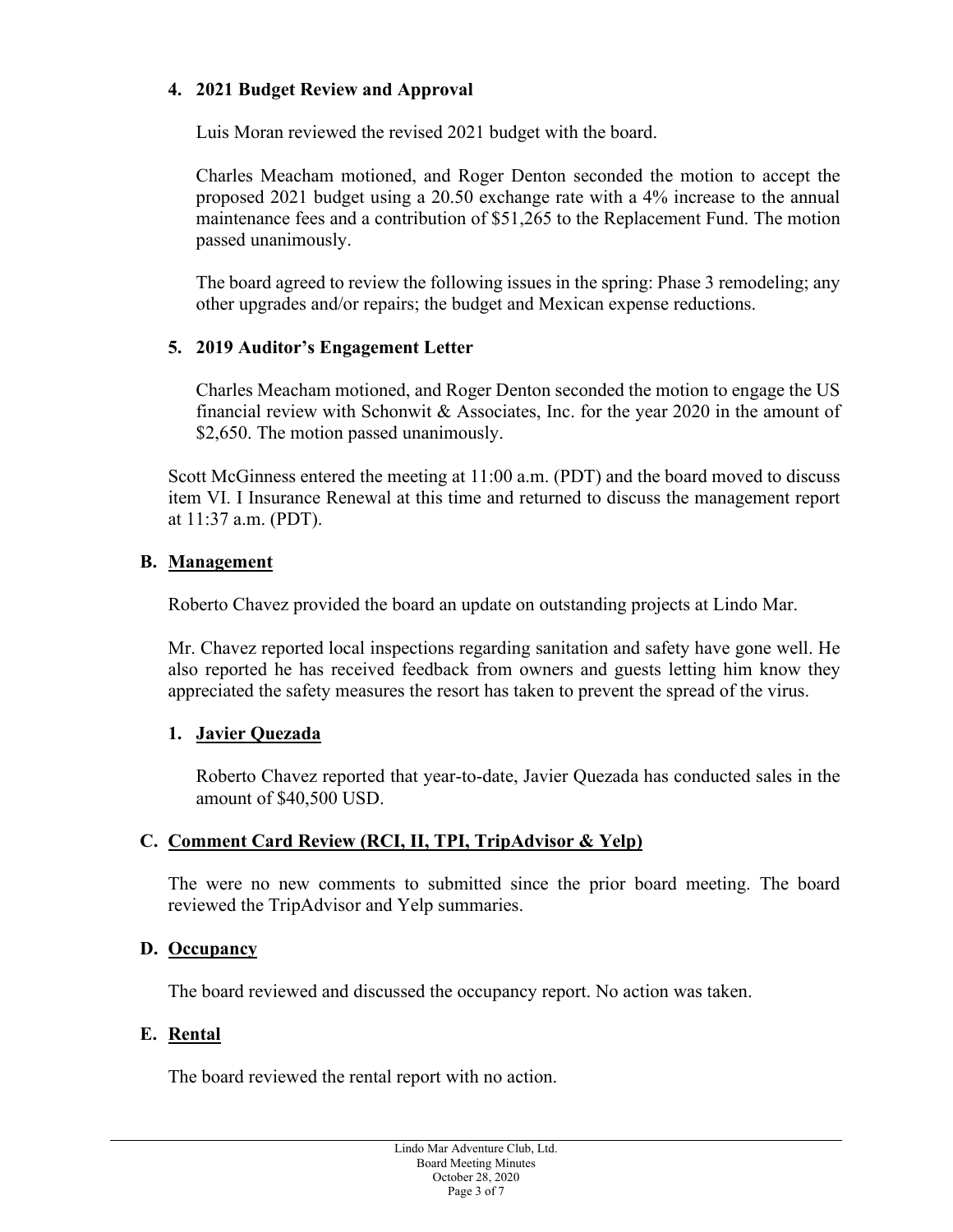#### **V. UNFINISHED BUSINESS**

#### **A. Federal Zone Update**

Roberto Chavez reported he was still awaiting information from the government for the resolution. Their offices have been closed since April 2020 and will not open until January 4, 2021.

#### **B. Refurbishing Project 2020 and 2021**

Roberto Chavez reported the unit remodeling for 2020 was cancelled and the focus was on the remodel of the penthouse roofs and the two spas. He also reported staff had discovered a crack in the wall of the pool and the pool had to be closed for four weeks to repair it.

The board reviewed and discussed the 2021 remodel and which units should get remodeled. Roberto Chavez presented the board with the cost estimates which he had received to remodel the units in 2020.

The board requested for management to provide them with updated costs to remodel each of the floors to determine which units would be remodeled in 2021 (Action Item).

The board asked for several other items to be included for discussion at the February board meeting: refurbishment of the pool deck, new coping for the swimming pool, and replacing unit 104's patio flooring (Action Item).

#### **C. Restaurant Remodeling Items**

All of the topics under this heading were deferred to the June board meeting: New Bar Design, Roof Tile Replacement, New Awnings, and Floor Replacement.

The board recessed for lunch from 12:35 p.m. (PDT) to 1:00 p.m. (PDT).

#### **D. Lindo Mar Facilities**

Roger Denton reported on the use of Lindo Mar facilities and revisions that have been made to the rules and regulations.

Roger Denton motioned, and Charles Meacham seconded the motion to accept the newly revised Rules and Regulations. The motion passed unanimously.

#### **VI. NEW BUSINESS**

#### **A. Spa Expansion**

This issue was previously discussed.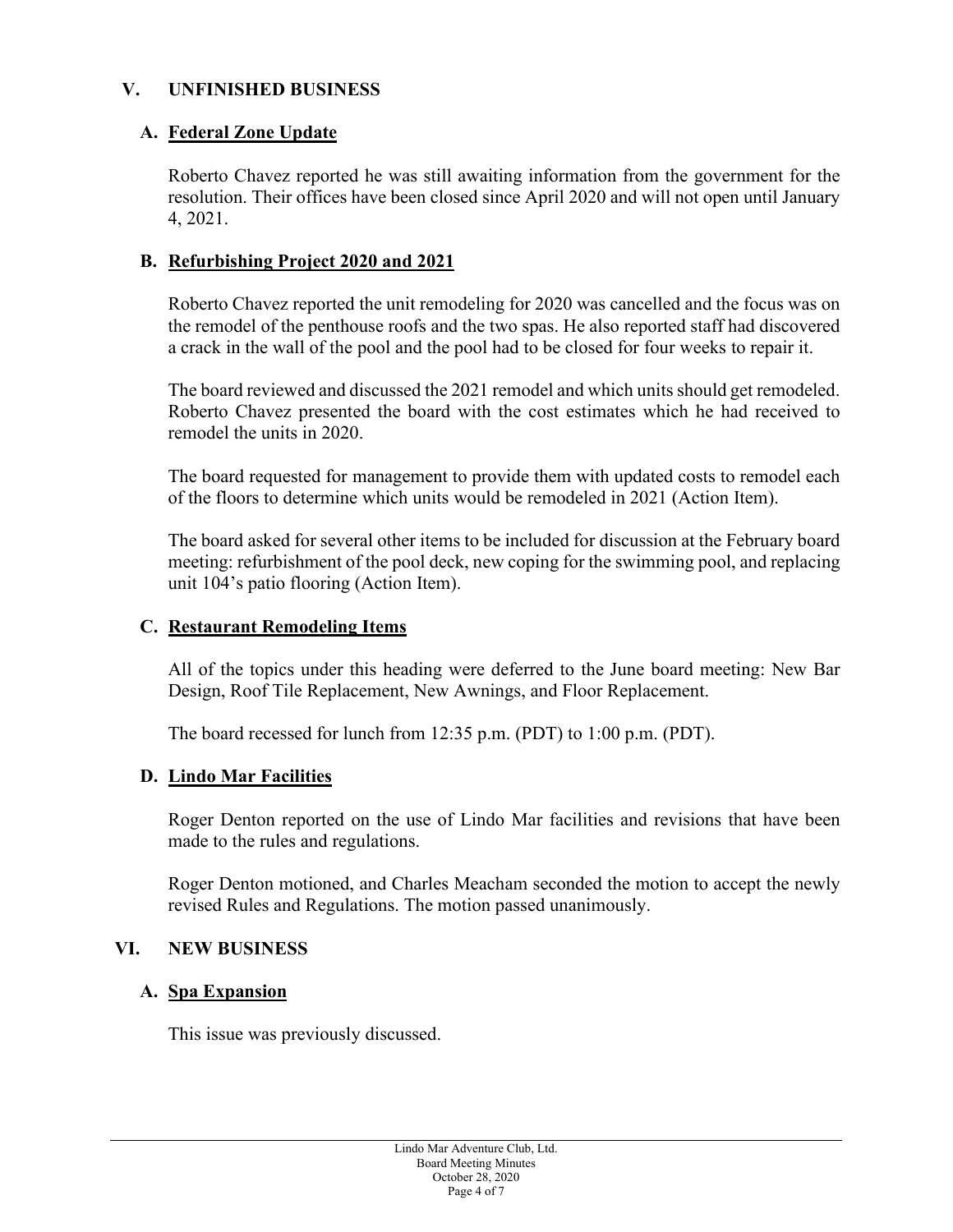# **B. Maintenance Fee Mailer**

The board reviewed the maintenance fee mailer and requested for the last item of the introductory paragraph of the cover letter to be updated to the following: After five years of no increases, we felt it was necessary to increase maintenance fees.

Roger Denton motioned, Charles Meacham seconded the motion to approve the ABC policy as presented and to approve the inclusion of the TPI marketing inserts within the mailer. The motion passed unanimously.

## **C. 2021 Meeting Dates**

The board reviewed the proposed 2021 meeting dates.

Charles Meacham motioned, and Roger Denton seconded the motion to approve the 2021 calendar as follows and to discuss moving the budget meeting to an earlier date at the February board meeting:

| Tuesday, February 16, 2021  | <b>Board Meeting</b>  |
|-----------------------------|-----------------------|
| Wednesday, June 23, 2021    | <b>Board Meeting</b>  |
| Tuesday, October 26, 2021   | <b>Budget Meeting</b> |
| Wednesday, October 27, 2021 | <b>Board Meeting</b>  |

The motion passed unanimously.

#### **D. Billing Schedule**

The board previously discussed this during their 2021 meeting date discussion.

#### **E. Day Pass**

The board previously discussed this under the Lindo Mar Facilities.

#### **F. Quarterly E-Blasts to Owners**

The board discussed sending e-blasts to the ownership only after the June board meeting and the October board and budget meetings. E-Blasts would also be sent on an as needed basis to update the ownership.

#### **G. Payment Options Letter**

The payment options letter was previously discussed.

# **H. Committees**

The board reviewed and discussed the current committees which are as follows: Restaurant, Social Media, Remodeling, Advertising, and Activities.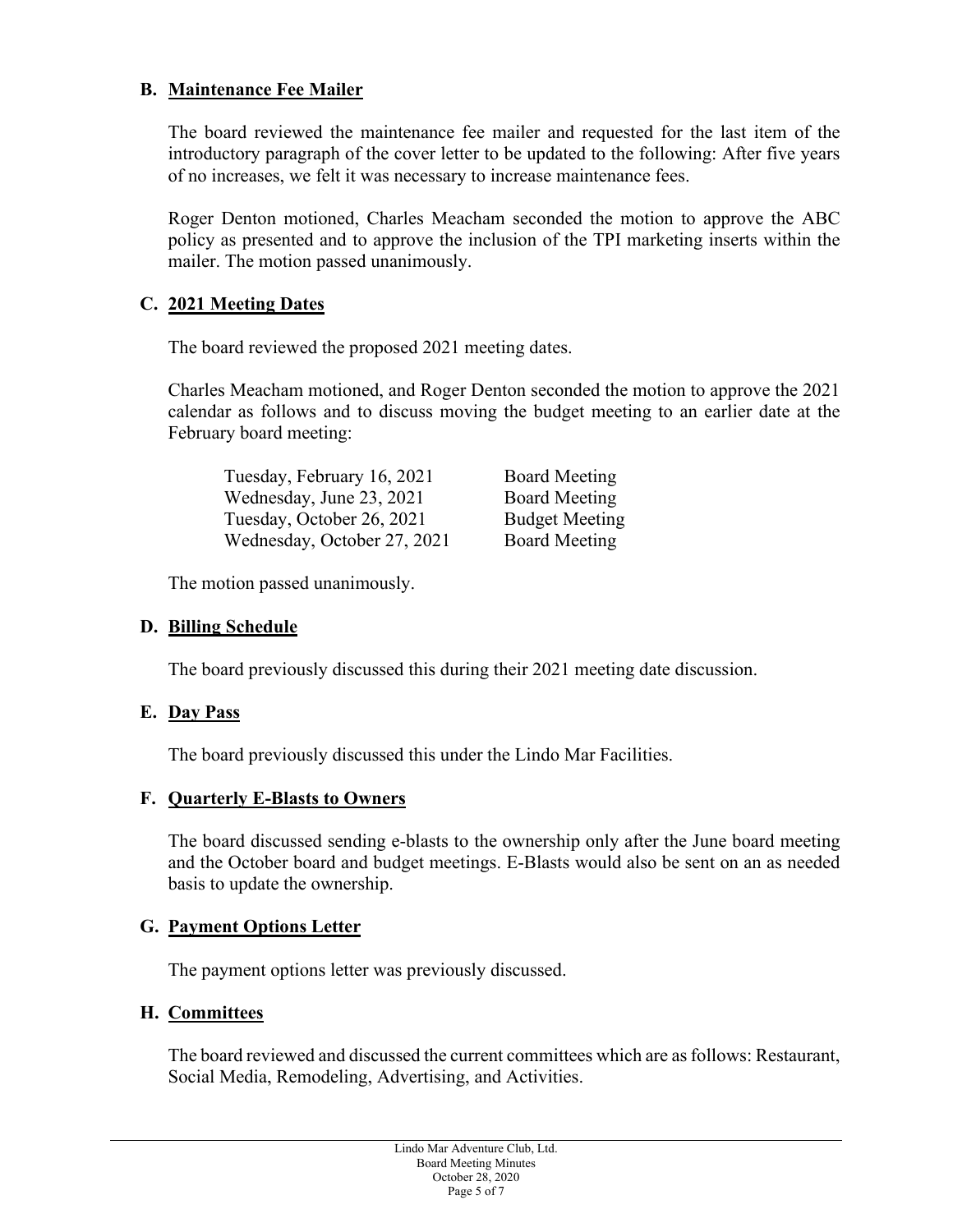## **I. Insurance Renewal**

Scott McGinness introduced himself and thanked the board and management for allowing him to discuss their policies. He explained he was working on the Association's upcoming renewal and recommended to the board it hire an appraiser in Mexico to make sure the Association was insured for the correct value. He then discussed insurance rates and why they could or would increase.

The board requested for management to provide Scott McGinness with photos of any upgraded areas and to hire an appraiser in Mexico (Action Item). Mr. McGinness thanked the board for the time and informed them that he would need the above requested items by the end of November to provide to the insurance carriers for the renewal.

Roger Denton motioned, and Charles Meacham seconded the motion to approve the renewal of the insurance policy. The motion passed unanimously.

Daniel Garza reviewed the procedure for filing claims with the insurance company.

#### **J. Occupancy Limits**

Daniel Garza reported the city of Puerto Vallarta had not pushed the emergency button and Puerto Vallarta was welcoming tourism.

The board requested management look into whether occupancy would apply to members who own versus renters or exchange guests (Action Item).

#### **VII. OTHER BUSINESS**

#### **A. Owner Forum / Owner Correspondence**

The board reviewed and discussed the owner correspondence. The board thanked the owners and noted as soon as remodeling of all floors was completed, they would begin to focus on finer details.

#### **B. Owner Cancellation Requests**

The board reviewed and discussed owner cancellation requests. All cancellation requests were accepted.

#### **C. Review of Previous Action Items**

The board reviewed the action items and discussed the progress of each item.

Roberto Chavez reported while the resort was closed, staff found that several of the minisplit AC units in guest rooms were leaking. A total of 46 units need to be replaced and Roberto Chavez presented bids to the board.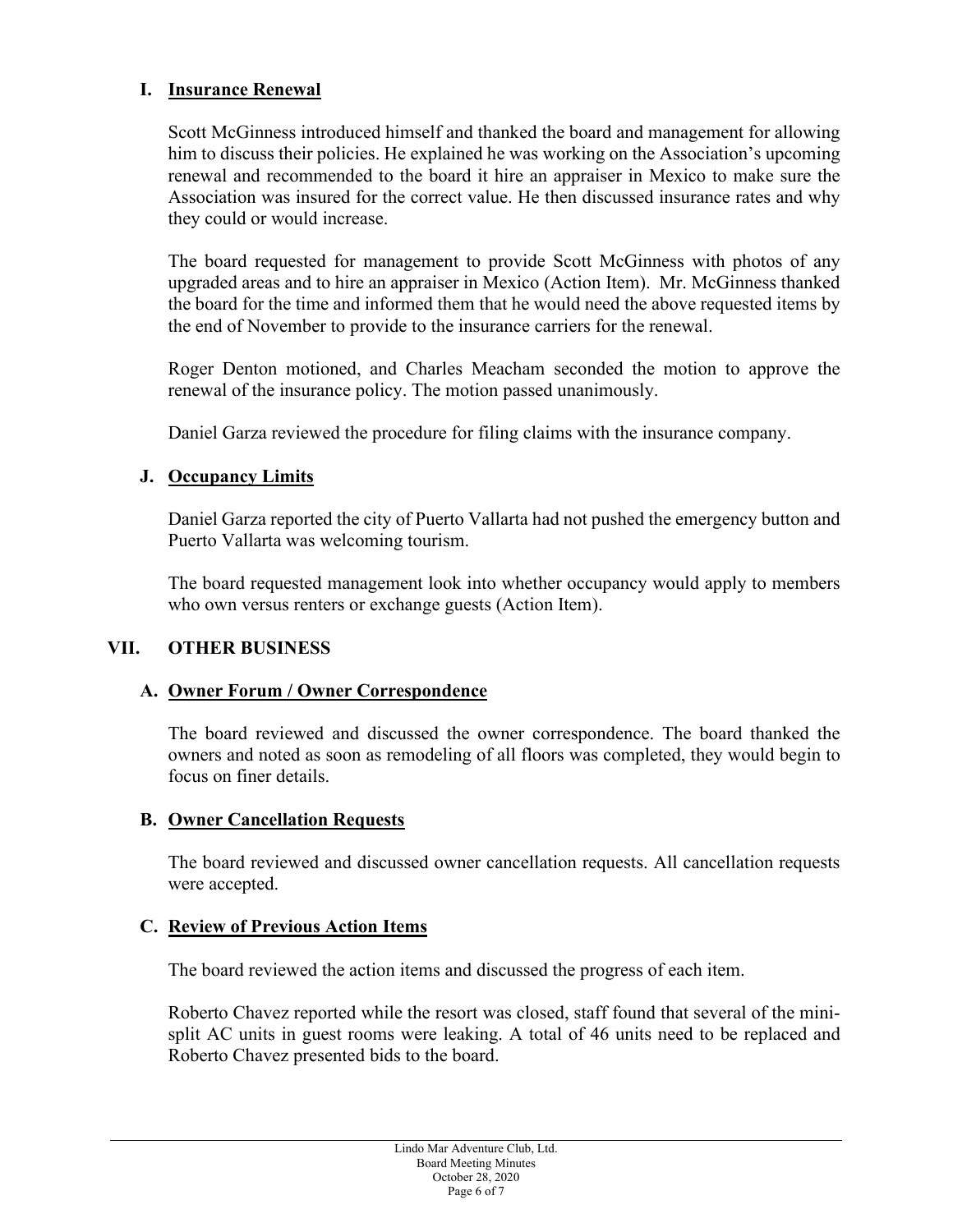The board requested the addition of updating the bylaws for the purpose of buying real estate to the February meeting agenda (Action Item).

#### **VIII. ADJOURNMENT**

Charles Meacham motioned, and Roger Denton seconded the motion to adjourn the meeting. The motion passed unanimously, and the meeting adjourned at 3:33 p.m. (PDT).

Submitted by: Trading Places International Its: Managing Agent

Accepted by: Lindo Mar Adventure Club, Ltd.

Daniel Garza

Daniel Garza Director of Resort Operations Dem Foodwood

Dennis Lockwood, President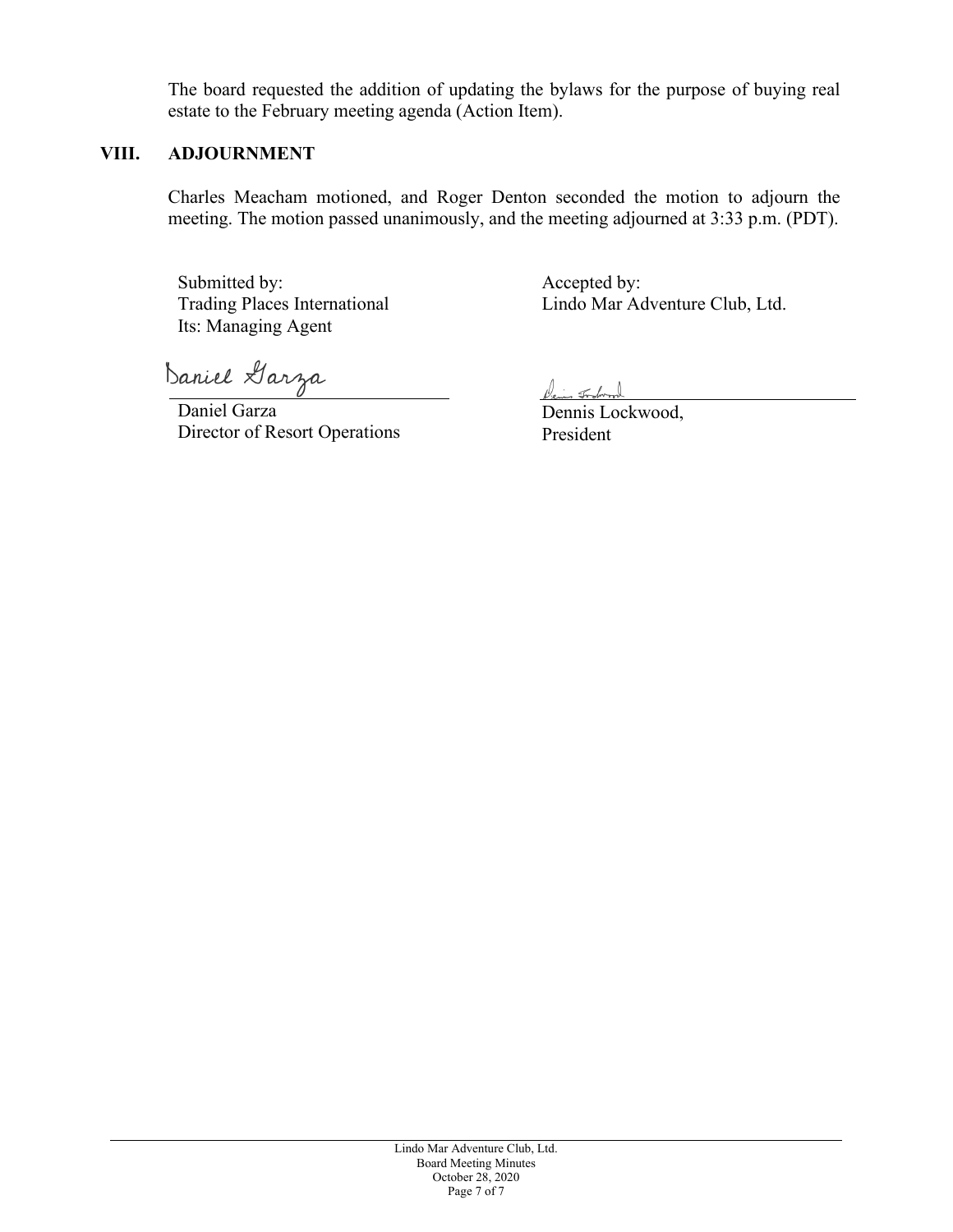# cilrix | RightSignature

#### **S IG N AT U R E C E RT IF I C AT E**

#### **TRANSACTION DETAILS DOCUMENT DETAILS**

**Reference Number** 4549F222-6E28-4F4A-BC8B-96DAE9B36126 **Transaction Type** Signature Request **Sent At** 02/22/2021 14:16 EST **Executed At** 02/26/2021 11:26 EST **Identity Method** email **Distribution Method** email **Signed Checksum** 79a8a8c57378c10364c0a78e3f2b9cbe56016268bf08968d2612d75d31c17151

#### **Signer Sequencing** Enabled

**Document Passcode** Disabled

#### **S IG N E R S**

#### **SIGNER E-SIGNATURE EVENTS**

**Name** Daniel Garza **Email** daniel.garza@vriamericas.com **Signer Sequence** 1 **Components** 1

**Multi-factor Digital Fingerprint Checksum** ce96666c2da59a20a1db5ed99921f4b9d607bf90a484e7dbfc91c628cbd06d23 **IP Address** 71.40.55.158 **Device** Chrome via Windows

**Status** signed

**Status**

**Typed Signature**



**Signature Reference ID** 669FCB7C

**Viewed At** 02/26/2021 11:25 EST **Identity Authenticated At** 02/26/2021 11:26 EST **Signed At** 02/26/2021 11:26 EST

**Name** Dennis Lockwood **Email** lockwooddc@aol.com **Signer Sequence** 0 **Components** 1

signed **Multi-factor Digital Fingerprint Checksum** 7405cf2e0f0ff8e951f1ad58041a2e5735e783eba11fa70c9e62bc129d4f2beb **IP Address** 96.2.2.64 **Device** Firefox via Android **Drawn Signature**



**Signature Reference ID** D34F07BB **Signature Biometric Count** 361

**Viewed At** 02/25/2021 22:05 EST **Identity Authenticated At** 02/25/2021 22:11 EST **Signed At** 02/25/2021 22:11 EST

#### **A UD ITS**

| <b>TIMESTAMP</b>     | <b>AUDIT</b>                                                                                                                                                  |
|----------------------|---------------------------------------------------------------------------------------------------------------------------------------------------------------|
| 02/22/2021 14:16 EST | Jody Frankel (jody.frankel@vriresorts.com) created document 'Imr 102820 regular session minutes Imr -draft.pdf' on<br>Chrome via Windows from 104.129.199.84. |
| 02/22/2021 14:16 EST | Dennis Lockwood (lockwooddc@aol.com) was emailed a link to sign.                                                                                              |
| 02/22/2021 15:22 EST | Dennis Lockwood (lockwooddc@aol.com) viewed the document on Chrome Mobile via Android from 96.2.2.64.                                                         |
| 02/22/2021 15:26 EST | Dennis Lockwood (lockwooddc@aol.com) viewed the document on Chrome Mobile via Android from 96.2.2.64.                                                         |
| 02/22/2021 16:08 EST | Dennis Lockwood (lockwooddc@aol.com) was emailed a reminder.                                                                                                  |
| 02/25/2021 11:09 EST | Dennis Lockwood (lockwooddc@aol.com) was emailed a reminder.                                                                                                  |
| 02/25/2021 11:09 EST | Dennis Lockwood (lockwooddc@aol.com) was emailed a reminder.                                                                                                  |



#### **R E F E R E N C E N U M B E R**

4549F222-6E28-4F4A-BC8B -96DAE9B36126

**Document Name** Lmr 102820 Regular Session Minutes Lmr -draft **Filename** lmr\_102820\_regular\_session\_minutes\_lmr\_-draft.pdf **Pages** 7 pages **Content Type** application/pdf **File Size** 185 KB **Original Checksum** da873651c1d92fc3d6920b2079e2a26f881964dc5fae13bf25ac7e01ae102704